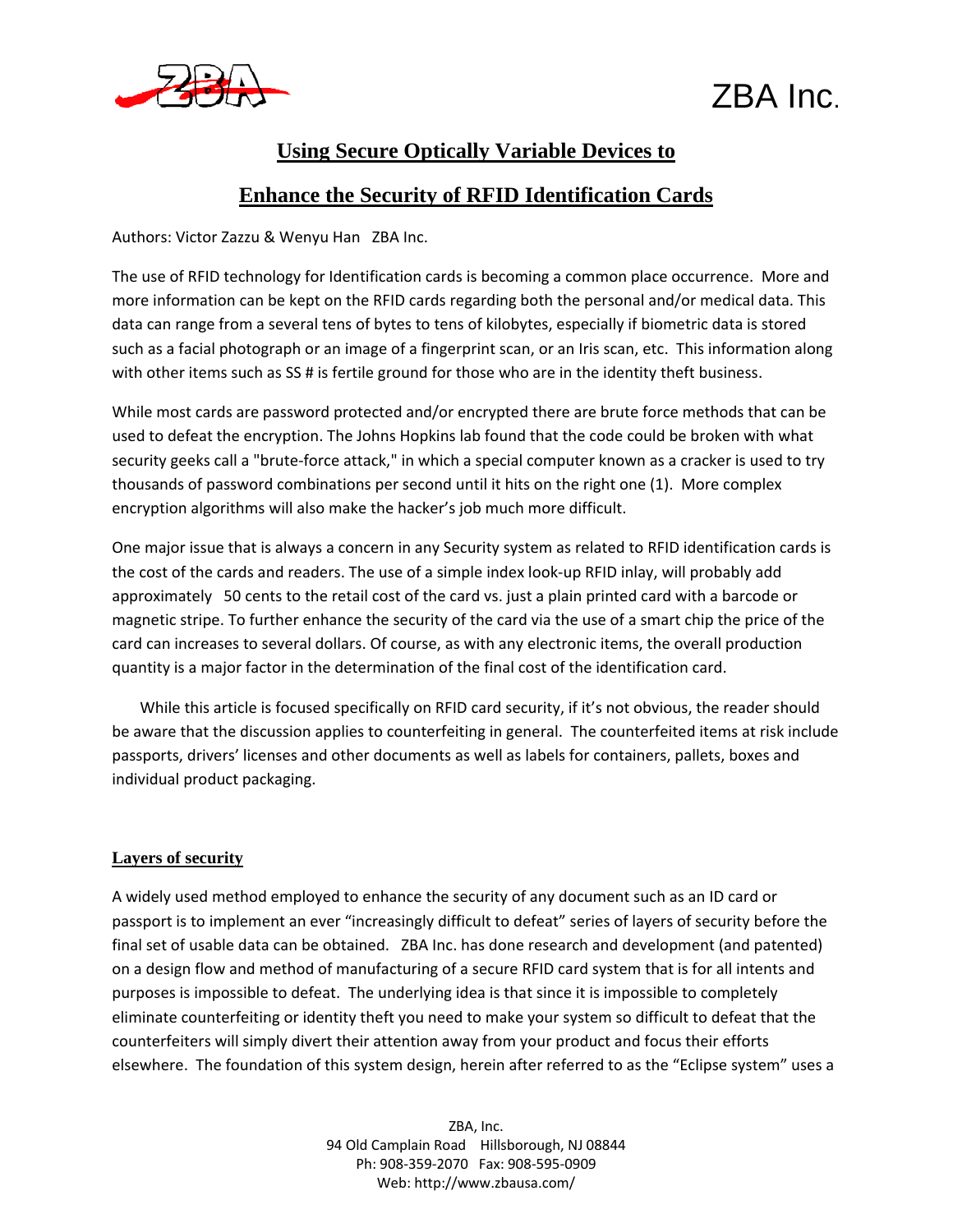



series of unrelated physical structures located on the card to make each card unique and then subsequently use those characteristics to generate the encryption keys to encrypt the real data.

The Eclipse reader is then specially designed to read the physical Eclipse code and in combination with the data stored in the RFID card make a determination if the card is an original or a counterfeit. If the validation process returns a positive result then the reading of the cards encrypted data is then shifted to the next step in the reading process.

### **Details of the Eclipse Code**

Many methods are used to try to make ID card or a document secure from Counterfeiting, or Genufeiting, and or Modeifeiting. (See appendix A for a glossary of terms). Many Secure ID card producers use a combination of covert and non‐covert items including special difficult to obtain materials and or material combinations to produce an ID cards or document that have unique properties that will deter duplicators. Some of the item that are used are; a)energy converting inks b)micro and nano‐printing, c) hidden or latent images, d)planned or specific defects, e)Holograms, and of course, f) a variety of encryption algorithms such as Triple DES or RSA. The major drawback to these systems is that that there is typically no correlation between the covert inks or nano-printing etc., and the RFID data.

This method embodied in the "Eclipse system" addresses each of these issues with an elegant design that is seamless and easy to manufacturer, but essentially impossible to duplicate while yielding an ID card that is unique. The manufacturer of the card uses an existing manufacturing flow with existing machinery. In fact the design of the process calls for very loose tolerances on certain aspects of the manufacturing process. Inherent in the design is a method that prevents the Original Card Manufacturer from generating a counterfeit second card (even if a rogue employee has access to all of the original documents and equipment). In many cases the following listing of items and description of the Eclipse system would be a closely guarded secret but in this case even knowing the specific details of the operation of the system will not provide a counterfeiter the ability to generate counterfeit cards. The Eclipse codes may be formed in several different ways, but in this example we are using a security Hologram as the carrier of the Eclipse code.

### **Eclipse Card Process Flow**

The process starts with the choice of the materials and the cards design. The first item is to design the artwork of card and choose the appropriate location of the human readable identification information, the location of a photo or image of the fingerprint, and the location of the security Hologram and the design of the C‐thru (HRI) protective overlay.

A portion of the Eclipse code is formed as part of the Hologram design, an additional but completely independent process step is performed to form the second part of the Eclipse code. The following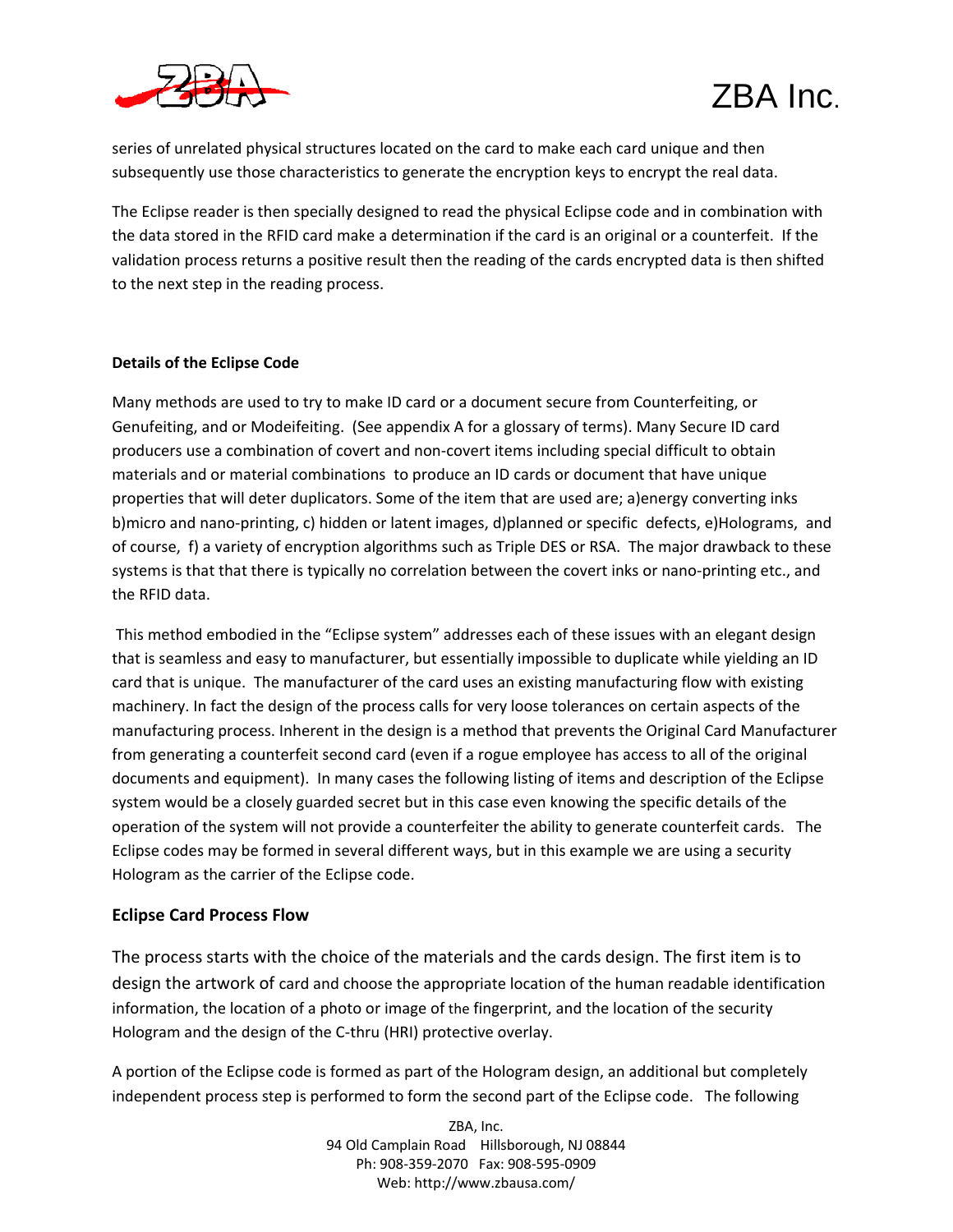

images are examples of a Hologram design that includes a proprietary machine readable code. For obvious reasons the description of the machine readable portion of the Hologram is not disclosed here. Additionally, there are additional embedded forensic items that can be used for laboratory analysis. These items are not the scope of this paper and will not be discussed here. Figure 1 shows the Hologram design in which the following sets of drawing contains the artwork with a significant amount of information of which only a certain portions of the information is capable of being read by a specially designed optical detector. The balance of the optical information from the Hologram is purely diversionary. The hologram is designed with hot stamping adhesive and is stamped onto the cards surface without any means of image to card surface registration. This factor is used to our advantage to form the Eclipse code.

The next item is to choose is the design of the protective overlay. Hologram material is constructed of an extremely thin layer of aluminum deposited onto an embossed Polyester film. The hologram material is subject to scratching and physical damage therefore a protective overlay in necessary. The optical properties of the protective overlay must be considered as to not interfere with the machine readable aspects designed into the Eclipse code. Since the Eclipse code is detected using optical detectors then the combination of the C‐thru Holographic overlay, the eclipse code and the diversionary optical features must not interfere. This parameter in conjunction with the physical location of the eclipse code's location on the card is the only two constrains that the card designer must consider. The only other constraint is that the card is oriented correctly in the reader do so the Eclipse code is facing the optical detector. As in the case for magnetic stripe cards the physical magnetic stripe must be facing the sensor head for the card to be read. Same is true for our Eclipse code.

The next item on the list is the RFID inlay. The RFID chip may or may not be a smart chip. Using RFID inlay formed with a smart chip processor (such as DESFIRE) only adds additional levels of security to the stored data. The end user can choose the amount of security that is needed to keep the system as secure as required for the specific application.

Typically the inlay will be laminated between a series of materials constructed to have added durability. These layers then form a strong bond between the top and bottom surfaces of the cards and for a stress relieving intermediate layer to protect the RFID inlay as best as possible.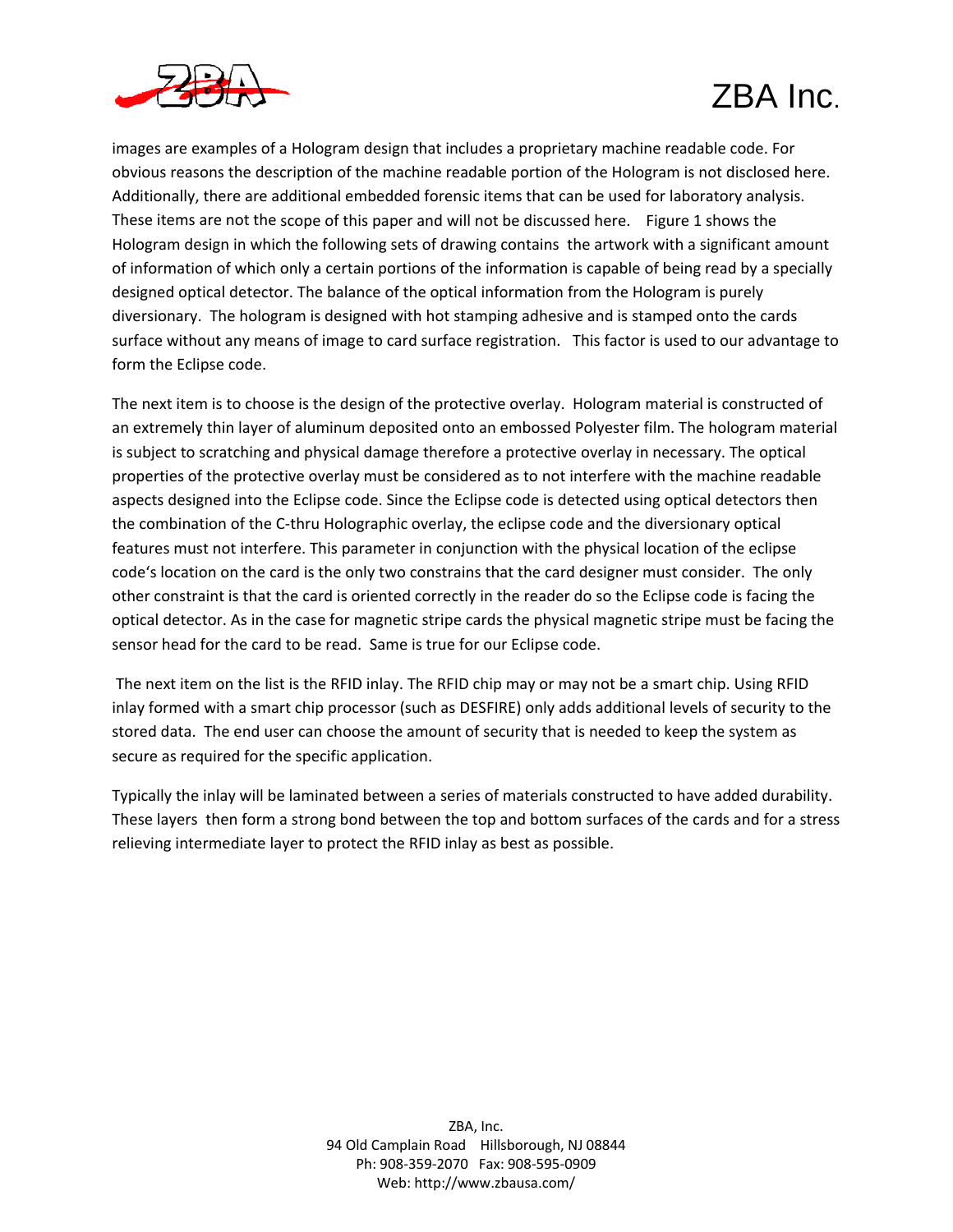



Figure 1 Components of the Hologram artwork



Figure 2 Composite drawing of the Hologram artwork

Once the structure of the card has been formed then the Hologram is hot‐stamped on to the card surface. As mentioned previously the Hologram's artwork is designed in a wall paper fashion and the actual location of the covert machine readable features of the Hologram are "randomly placed" relative to the card surface hologram edge transition point. After the Hologram has been hot‐stamped onto the cards surface the card is passed under a low power laser that has been temporarily programmed to ablate the Holographic material in a *random* pattern. Figure 3 shows an enlarged version of the Hologram and a typical random array of ablated hologram holes depicted as circles. The actual sizes of the geometric shapes depicted here are in the tens of microns so they are not readily visible as shown here. It is the combination of the independently formed laser ablated random pattern and the independently placed machine readable portion of the hologram that forms the basis of the Eclipse code. The cards are serialized, packaged and sent to the distribution center. At this point in the card manufacturing/issuing process these Eclipse patterns are still meaningless. The card manufacturer does not have or even given the know‐how to complete the card.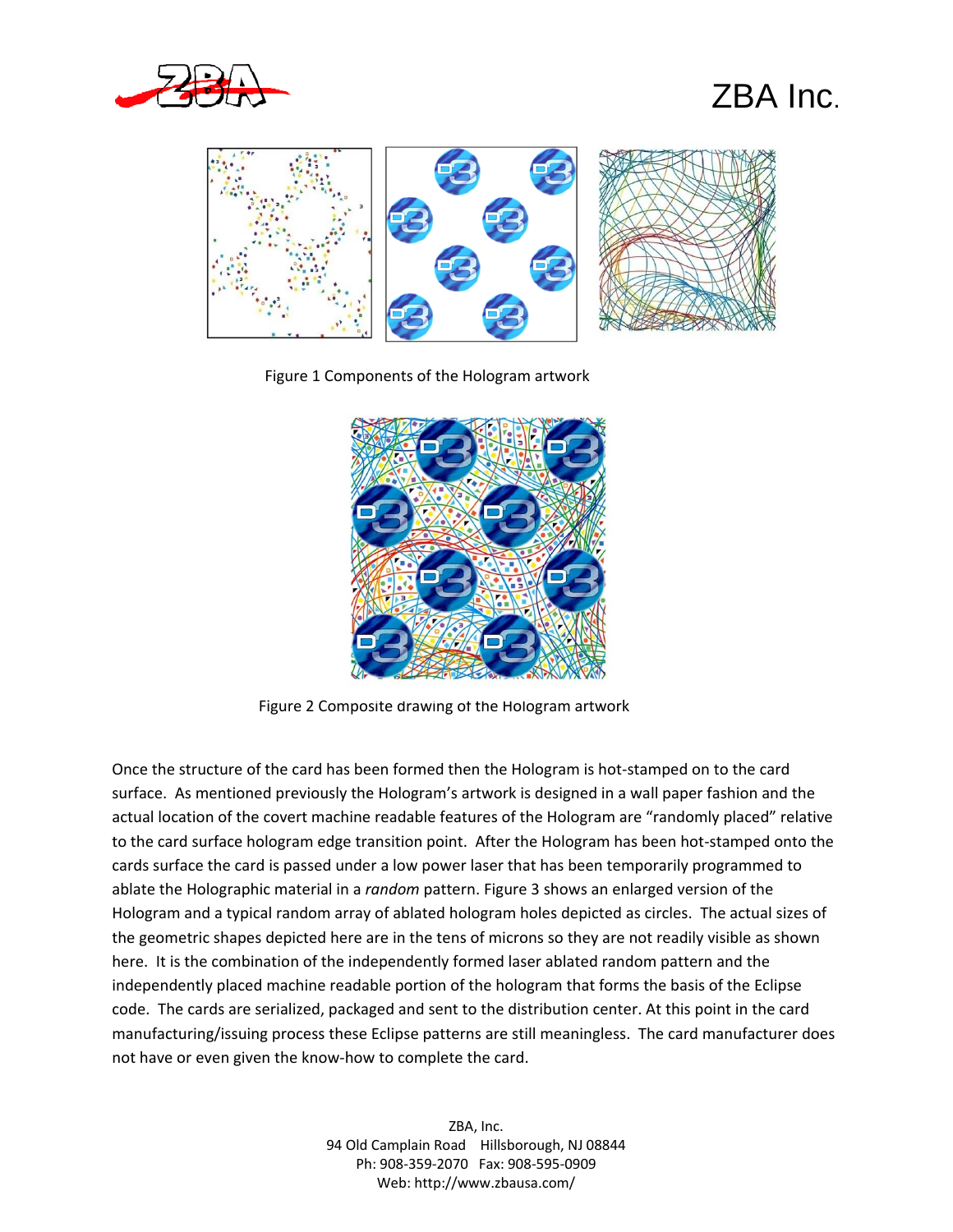



Figure 3 Expanded version of Eclipse Holographic optical code

Once the card is received at the distribution point the cards are ready to be personalized and distributed to the public. The eventual card holder goes to a distribution center where they are scanned for the particular biometric data to be stored on the card such as a fingerprint scan or a photo image or both. The biometric data is digitized and combined with additional information such as name and address etc.

To issue a card; the card is inserted into the specially designed issuing device and the optical detector within the reader will scan the Eclipse Code. Figure 4 shows the actual laser ablated random pattern as captured from the optical sensor. The second pattern read from the hologram is not shown. The two random patterns formed on the cards' surface are independently scanned and then mathematically convolved with each other. Then the information is then used to calculate a set of encryption keys that are then used to scramble the actual biometric and user information. All of that information is then stored in the cards' secure RFID memory. The Eclipse code system allows the agency to verify (1) the authenticity of the card and (2) the secure biometric data encrypted within the card is used to verify that the card holder is the correct person carrying the card.

What is shown in Figure 4 below is 15 random laser ablated optical marks formed in the hologram's surface. Once the card is inserted into the reader a microprocessor will detect the presence of the card and commence the illumination process of both independent codes. An area optical sensor will capture the image of the now first illuminated surface. Since the Eclipse code consists of two independent random optical codes then illumination process of detecting one portion of the code must not interfere with the scan of the other portion of the optical code. The illumination is changed and the same detector will then capture the next code. The optical detector we used in our prototype was a VGA sensor having 640 pixels in the x dimension and 480 pixels in the Y‐dimension. The use of a higher pixel count sensor would provide additional security to the system, as described below.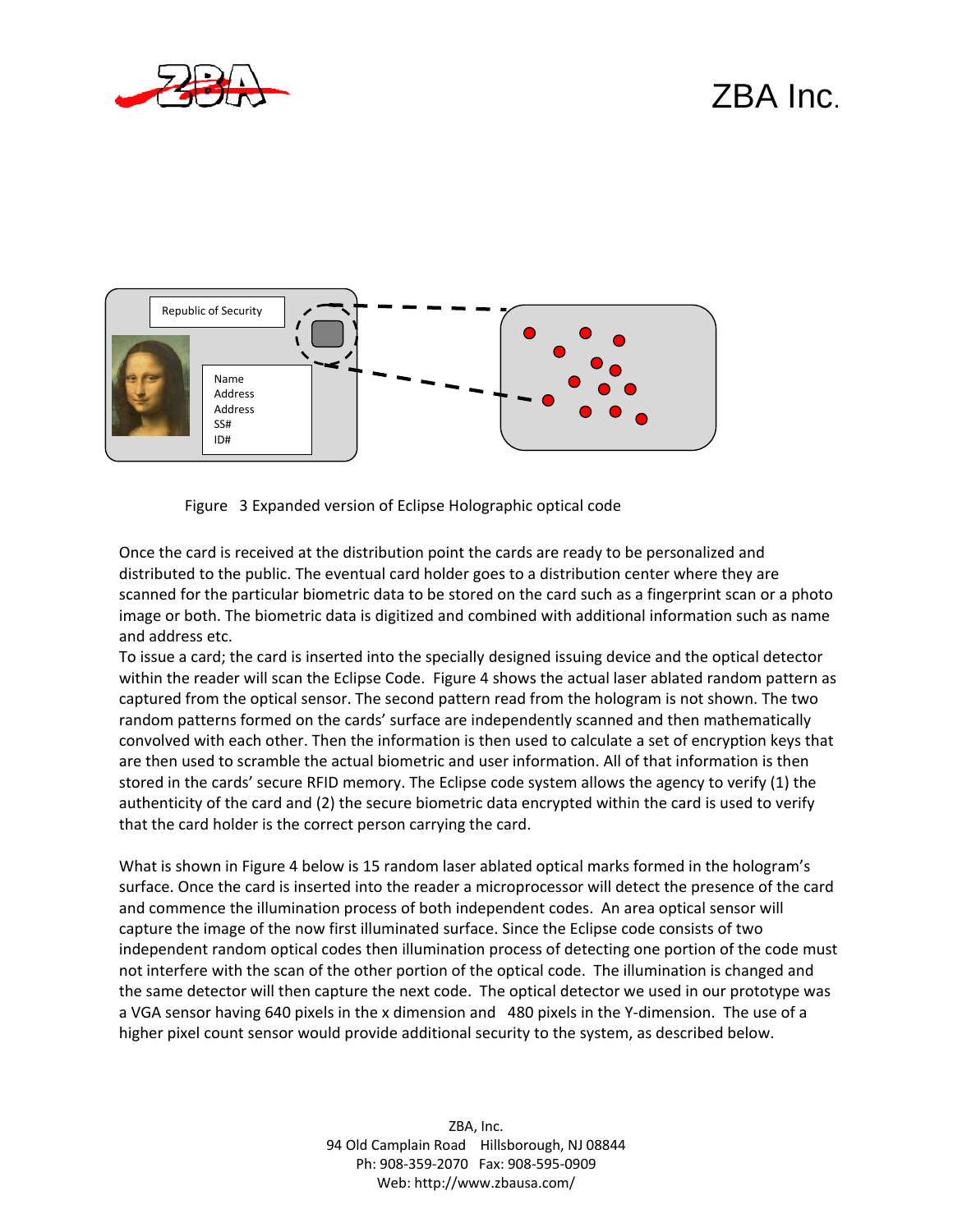

The laser ablated holes as detected by the sensor cover an area of approximately 10 x 10 pixels, and the closest allowable hole to hole spacing is 6 pixels. That yields  $\frac{640}{16}$  = 40 possible hole locations in the Xdimension and  $\frac{480}{16}$  = 30 possible locations for holes in the Y-dimension. Therefore there are 40 x 30 = 1200 possible hole locations.

Based on the above conditions and the fact that the example give here uses n holes then the possible combinations  $C_n$  are:

$$
C_n = \frac{1200!}{(1200 - n)!}
$$

For an example of 10 holes the equation becomes

$$
Cn = \frac{1200!}{(1200 - 10)!} = 5.9 \times 10^{30}
$$

For then given example of 15 holes the equation becomes

$$
Cn = \frac{1200!}{(1200 - 15)!} = 1.4 \times 10^{46}
$$

For a 1.3Mega pixel optical sensor which is typically configured as 1280 x 1024 pixels then in the X-dimension there are  $\frac{1280}{16}$  = 80 possible locations and for the Y-dimension  $\frac{1024}{16}$  = 64 possible locations yielding 5120 possible laser ablated hole locations.

For an example of 10 holes the equation becomes

$$
Cn = \frac{5120!}{(5120-10)!} = 1.22 \times 10^{37}
$$

This configuration is equivalent to 100 bits encryption

For a configuration with 15 holes the equation becomes

$$
Cn = \frac{5120!}{(5120 - 15)!} = 4.26 \times 10^{55}
$$

this is approximately equivalent to 185 bits of encryption.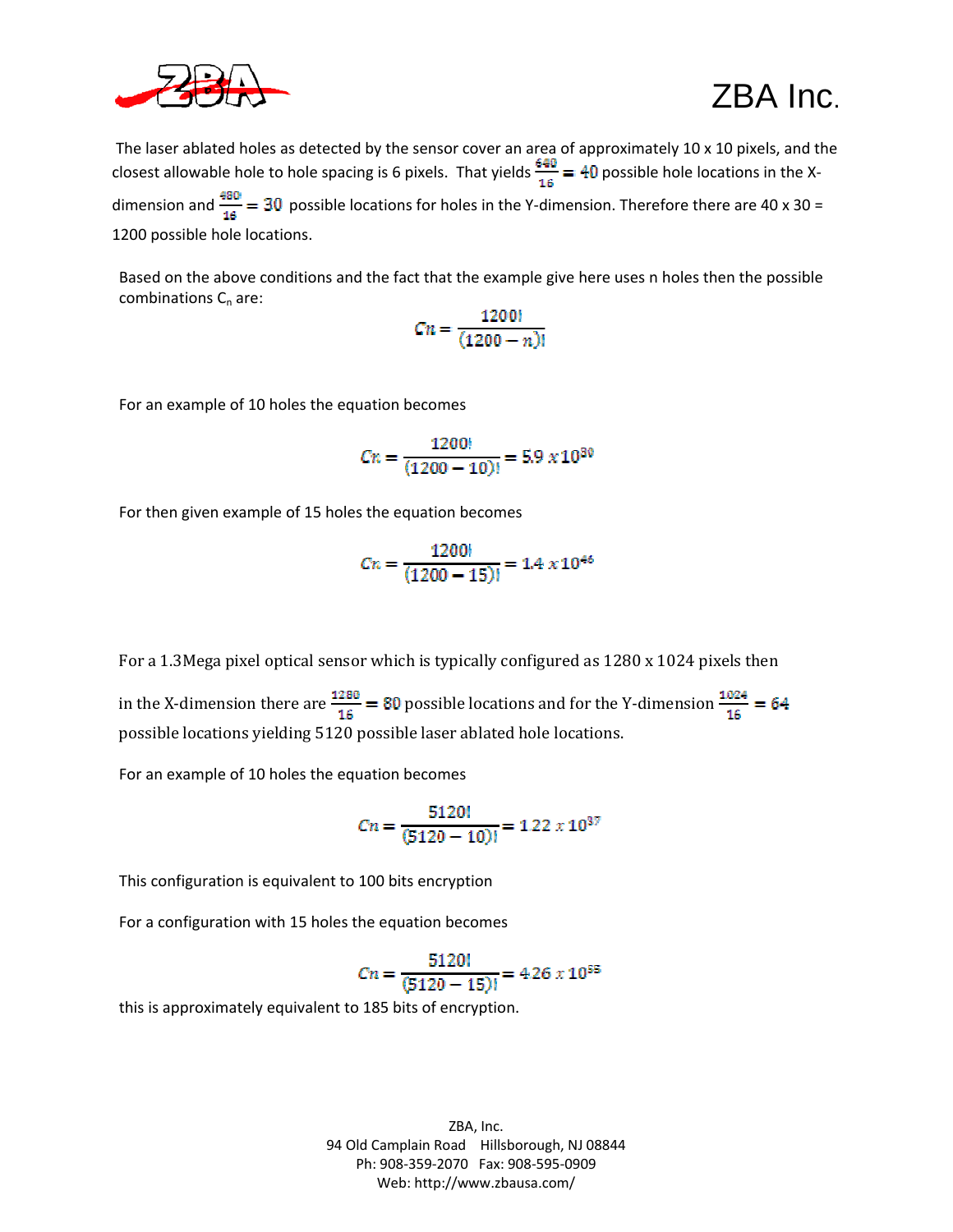



Figure 4 Image capture of the first random pattern

The calculations listed above represent only the first layer of defense against possible counterfeit. The calculations completely ignore the second random optical codes that are also scanned and are part of the calculations. Unlike a purely electronic encryption key the Eclipse code has two optical components that must be satisfied before the card can be accurately read.

Additionally, the prototype reader had a fingerprint sensor as part of the system. To speed up the verification process the fingerprint information is carried on the card. This eliminated the need for the system to connect via a secure intranet or internet connection to validate the fingerprint. Because the Eclipse code is extremely difficult crack then there is essentially no risk to carry the fingerprint data on the card. Once the fingerprint is captured then the microcontroller in the reader can performs the verification calculations. The next generation of Eclipse RFID cards/readers uses an embedded microcontroller on the cards so the verification of the fingerprint could be performed within the cards microcontrollers itself.

The reader is also protected in different ways to will ward off any unauthorized operator from using the reader as an issuance machine. The issuance reader is matched to the host PC. There is an electronic serial number associated with every reader and that serial number must match the numbers of an authentic manufactured reader. Additionally that particular reader can only be operated from the PC in which it is associated with. Additionally, there are only a few people that are authorized to use the reader as an issuance machine and they must carry an Eclipse cad to sign in including a biometric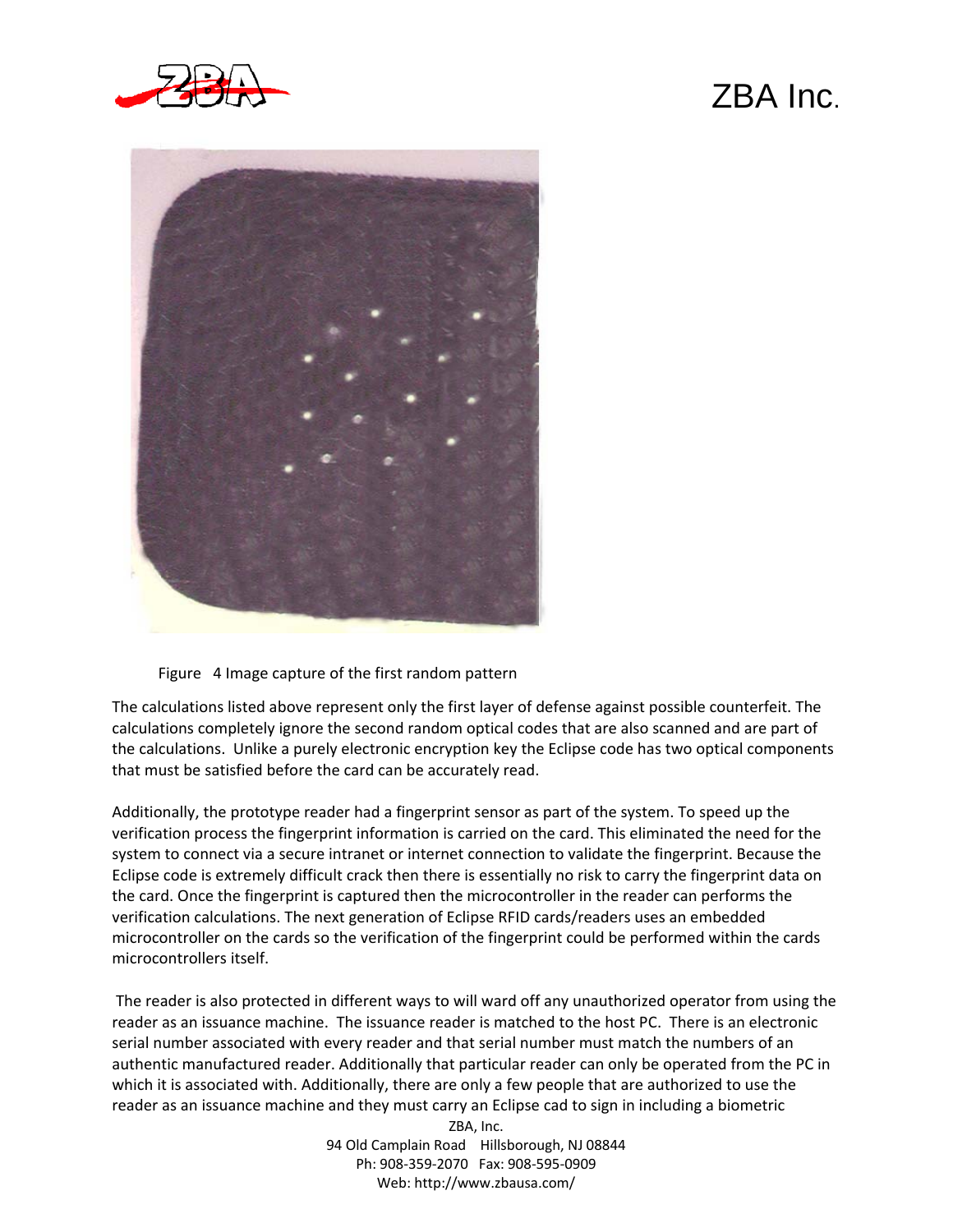



verification. Only after the authorized user is enrolled can the issuance machine be operated. At that point the PC downloads a portion of the embedded program to the reader. This portion of the program is operating from Static RAM. This static RAM is specifically not battery backed-up. Should the reader and the PC be stolen from what should be a secure issuance location then once the reader is unplugged or powered off the reader will lose a critical part of it operating system and will not be able to re‐start again unless the reboot process including the sign on by an authorized user is completed.

#### **Summary**

We have developed a secure ID card system that uses several layers of protection to prevent counterfeiting, modefieting, and genufeiting. The Eclipse system uses independent sets of randomly generated optical parameters to prevent any form of duplication. The Eclipse system when used in conjunction with a biometric completes the authentication process by a) the Eclipse code validates that the card is authentic, and b) the biometric validated the person using the card is authentic. The Eclipse system uses standard card manufacturing process and has little impact on the cost of the card.

Authors:

| Victor Zazzu          | Wenyu Han       |
|-----------------------|-----------------|
| <b>VP Engineering</b> | President       |
| vicz@zbausa.com       | vivh@zbausa.com |
| 908-359-2070          | 908-359-2070    |
|                       |                 |

ZBA Inc 94 Old Camplain Road Hillsborough, NJ 08844 www.zbausa.com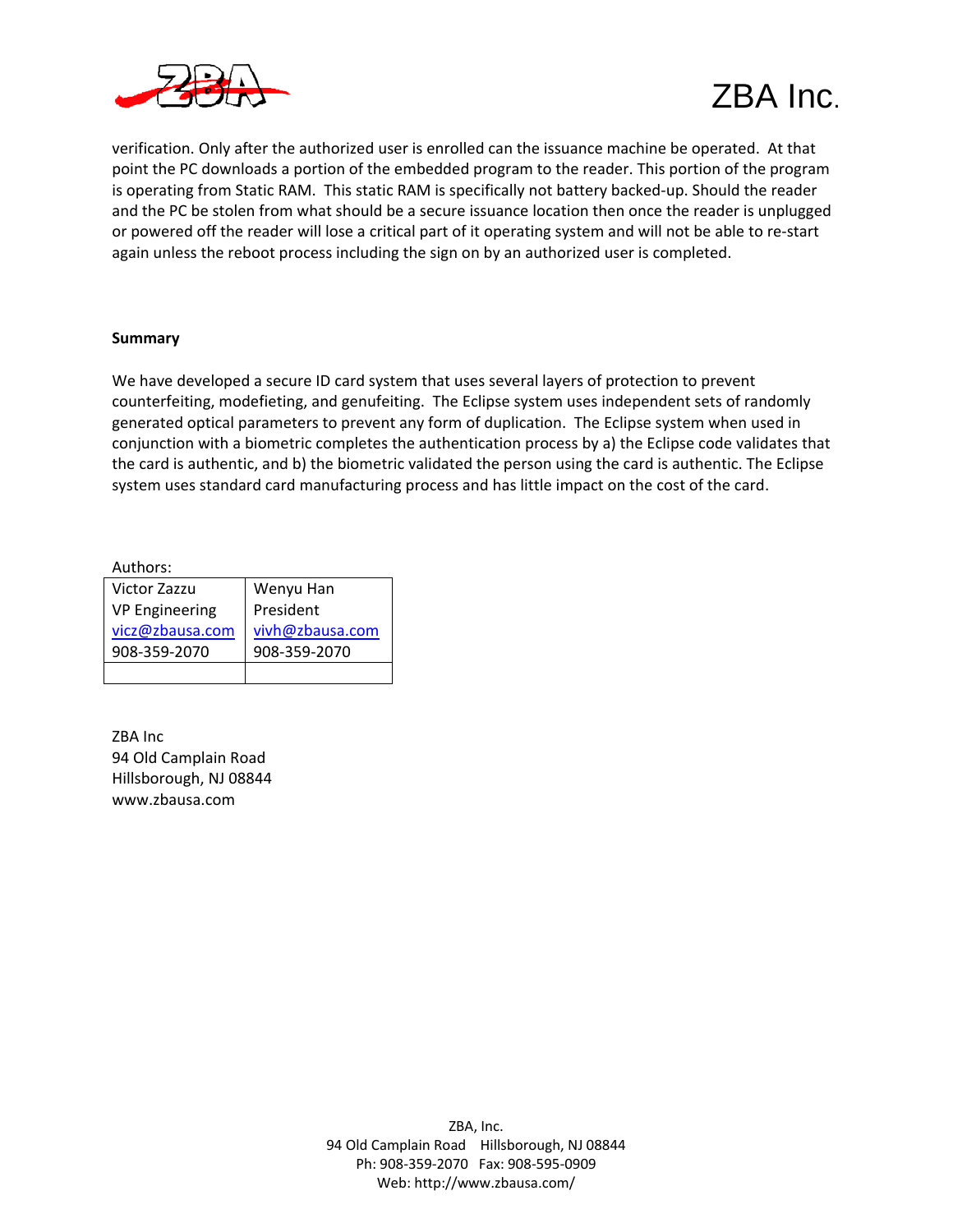



### **Appendix A Glossary of terms**

**Brute force Hacking** = Describes a method in which a document ort ID cars is password protected. A fast computer is then programmed then programmed to sequentially cycle through all possible combination of codes until the correct password has been hit. For example a typical bank card uses a 4 digit PIN # to cycle through the 4 digits would only be  $10^4$  combinations, which is not much at all.

**Counterfeiting**= Originally produced document from other than the Authorized issuing Authority

**Genufeiting** = A document that reproduction (copy) using genuine material

**Modifeting** = A document that is altered at the time of issuance by the Authorized Issuing Authority.

**HRI** is an acronym of C-through hologram material manufactured by Crown Roll–Leaf Inc.

**OVD** An abbreviation for an Optically Variable Device

**Match‐on card**: A technique used for fingerprint detection where the single users carries his fingerprint minutia on his/or hers respective card eliminating the need to perform a database look‐up of many fingerprints.

**Pixels:** In digital imaging, a **pixel** (**pict**ure **el**ement) is the smallest piece of information in an image. Pixels are normally arranged in a regular 2-dimensional grid, and are often represented using dots or squares.

**Laser Ablation**: is the process of removing material from a solid (or occasionally liquid) surface by irradiating it with a laser beam. At low laser flux, the material is heated by the absorbed laser energy and evaporates or sublimates. At high laser flux, the material is typically converted to plasma.

### **Appendix B References:**

**1) Wired Magazine May 2006 "The RFID Hacking Underground"** By Annalee Newitz URL: http://www.wired.com/wired/archive/14.05/rfid.html

### **Appendix C Acknowledgements**:

John Herslow of Composecure LLC. Whose help and advice was invaluable in getting our system designed and operational.

Composecure LLC is manufacturer of all types of ID cards for a variety of applications. They specialize in ID cards that comprise a multitude of different security features

James Kipp of Crown-Roll Leaf who supported us through a very intense design cycle and subsequently manufactured the Hologram used in this development.